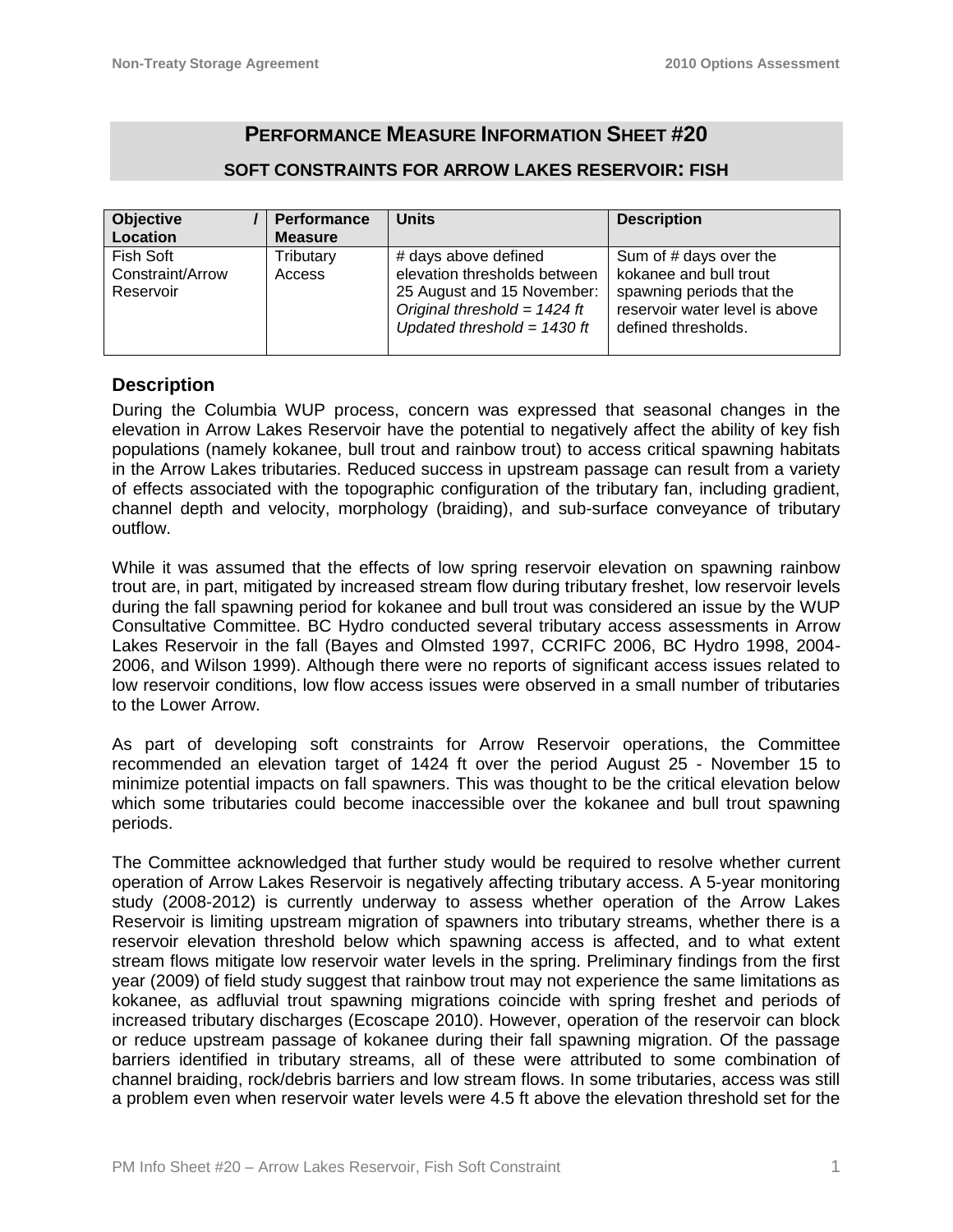Arrow soft constraint (1424 ft). Braided channels within many of the tributaries are highly dynamic and unstable, causing individual barriers to possibly migrate upstream/downstream as a result of bedload movement. Further surveys will be required to identify reservoir elevation thresholds above which channel stability is increased and elevational position where low flow barriers exist.

Based on the 2009 study results, seven tributaries were found to have barriers as a result of low stream flows, braided channels and or aggradation. The elevations of these obstructions ranged from 1418 ft to 1438 ft, with most occurring at or below 1430 ft. A second threshold for the Performance Measure was therefore included to report out on the number of days that Arrow Lakes Reservoir is above 1430 ft during the kokanee and bull trout spawning periods.

# **Calculations**

For each scenario:

- 1. Assemble the simulated results for Arrow Reservoir elevations over 60 years (1940-2000; Figure 1).
- 2. Count the number of days over the kokanee spawning period that the reservoir is at or above either 1424 ft or 1430 ft in each of the 60 years.
- 3. Summarize all statistics (Figure 2 and Figure 3).



#### **Figure 1. HYSIM Simulated Arrow Lakes Reservoir Elevations. Median result over 60 years showing the elevation target for tributary access.**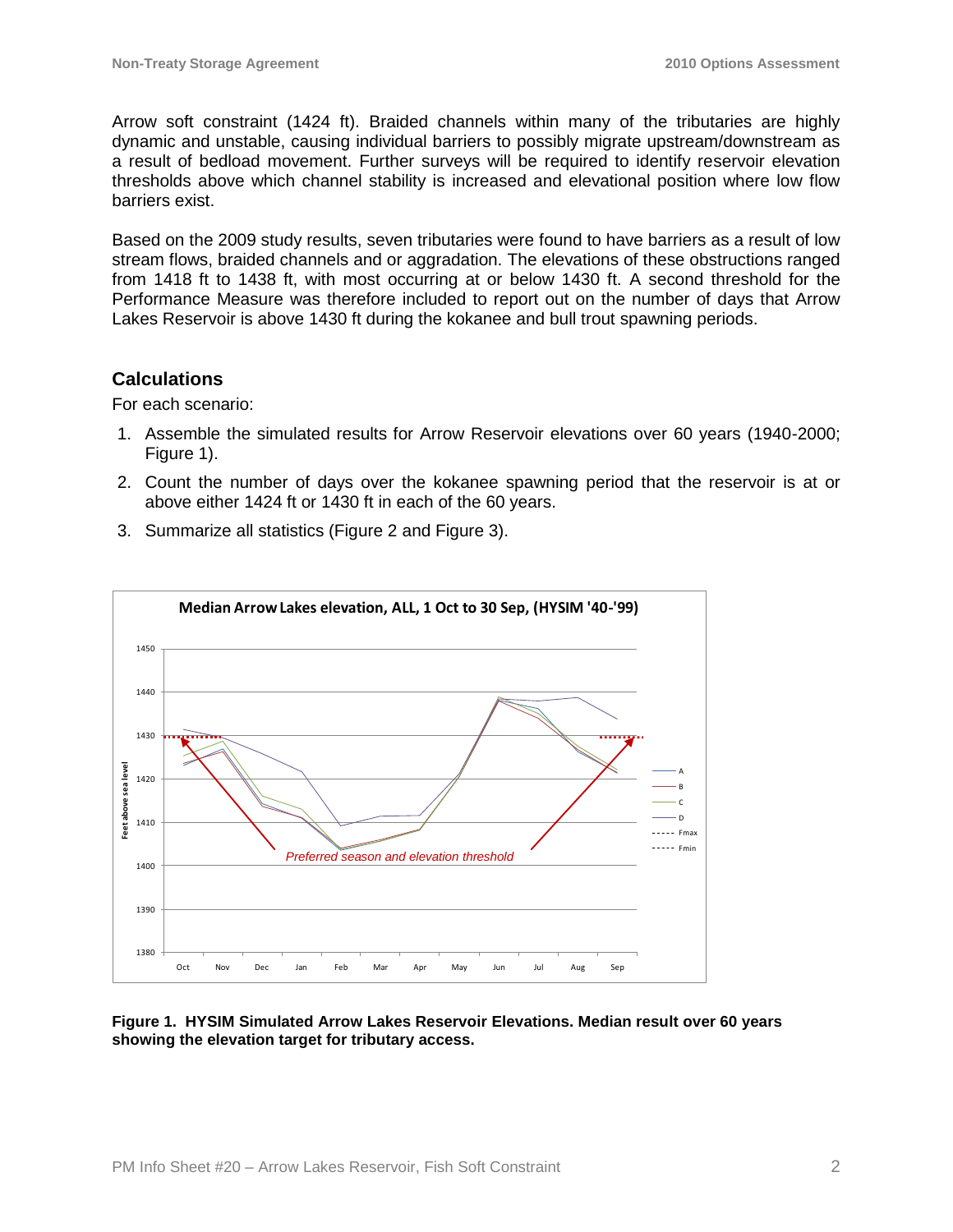# **Key Assumptions and Uncertainties**

- Each scenario is simulated using the same set of system constraints, input assumptions (e.g., load forecasts) and historic basin inflows (1940 – 2000).
- Spawning windows do not vary from year to year either naturally or as a function of reservoir elevations and inflows.
- Uncertainty about critical reservoir elevation that limits access to important spawning tributaries.
- Factors other than reservoir elevation do not limit access of fish to tributary spawning habitats.

# **Results**

Regardless of the statistic used, Scenario D (no NTS) would cause water levels in Arrow Lakes Reservoir to exceed the thresholds for a significantly greater number of days during the spawning period than scenarios A, B and C. All of the "with NTS" scenarios perform similarly except in dry years when B (3.0 MAF) would perform worse due to the deeper draft of the reservoir (i.e., release of an additional 0.5 MAF).

**Figure 2: Tributary Access: days > 1424 ft – HYSIM Results for all NTS scenarios**



**Figure 3. Fish Tributary Access: days > 1430 ft – HYSIM Results for all NTS scenarios**

|      |             |             |        |                | Arrow Lakes, Fish, Days >1430ft Between 25-Aug<br>and 15-Nov (Out of 83), More is Better |
|------|-------------|-------------|--------|----------------|------------------------------------------------------------------------------------------|
|      | Scen A      | Scen B      | Scen C | Scen D         | 100<br>80                                                                                |
| Max  | 83          | 65          | 68     | 83             | # Days<br>60                                                                             |
| 90th | 21          | 21          | 23     | 83             | 40                                                                                       |
| Mean | 9           | 8           | 9      | 67             | 20                                                                                       |
| Med  | $\Omega$    | $\mathbf 0$ | 4      | 83             | $\Omega$                                                                                 |
| 10th | $\mathbf 0$ | $\mathbf 0$ | 0      | $\overline{2}$ | Scen D<br>Scen B<br>Scen A<br>Scen C                                                     |
| Min  | 0           | 0           | 0      | 0              |                                                                                          |